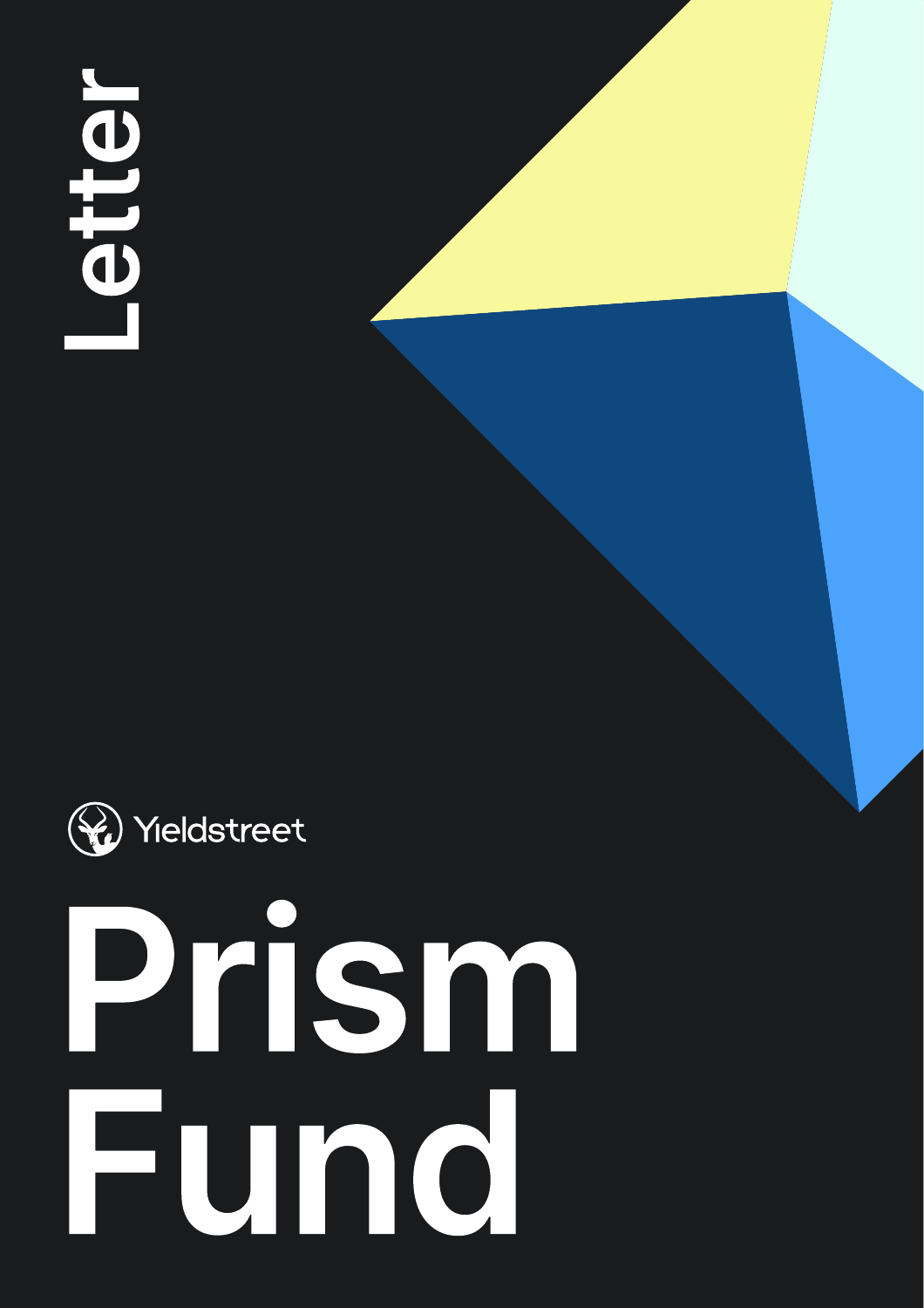



December 21, 2021

The Yieldstreet Prism Fund was launched to provide a solution to investors who were seeking to generate current income outside of the public bond market. The Fund, which primarily invests in private market debt opportunities, has been successful in achieving this goal and has distributed an annualized  $\sim8\%$ <sup>1</sup> in 2021, meeting its target objective.

Dear Shareholders,

The Fund was initially set up to have a terminal or end date in March 2024, when it was expected to wind down and repay investors outstanding capital. Effective today, the Fund's Board of Directors has approved a change to remove the Fund's terminal date and make the Fund a perpetual fund, like the vast majority of '40 Act funds offered today.

Relative to the Fund's investment mandate, this change will enable the Fund to invest in a wider range of potential investments, rather than being limited only to investments with terms that would mature prior to the original terminal date, which we believe will benefit shareholders.

As a reminder, the Prism Fund was launched during the pandemic and the investment team has been purposefully selective in deploying capital given the continued market uncertainty. In addition, the investment team believes opportunities with shorter maturities are generally less attractive on a relative value basis than longer maturity opportunities. As such, the team has invested more in public market securities (or more liquid investments) as a way to keep the Fund invested while the team stays selective. These public market investments have resulted in an increase in the volatility of the Fund's NAV, consistent with what we're seeing in the broader market.

Today's change will enable the team to deploy capital into areas of the market they believe offer the most attractive opportunities, which is expected to reduce the amount of public market securities owned by the Fund over time.

Despite the change, we intend to continue to offer investors the opportunity to liquidate at least a portion of their shares via the Fund's quarterly tender offers. To help accommodate investors, the Fund expects to **increase** the amount of available shares to be tendered in one or more future tender offers from the previously offered 5%<sup>2</sup>, supporting more liquidity for investors. By announcing this change today, we believe that we will be able to offer every investor to date the opportunity to liquidate their entire current portfolio by March 2024 in accordance with our initial mission.

Sincerely,

Yieldstreet